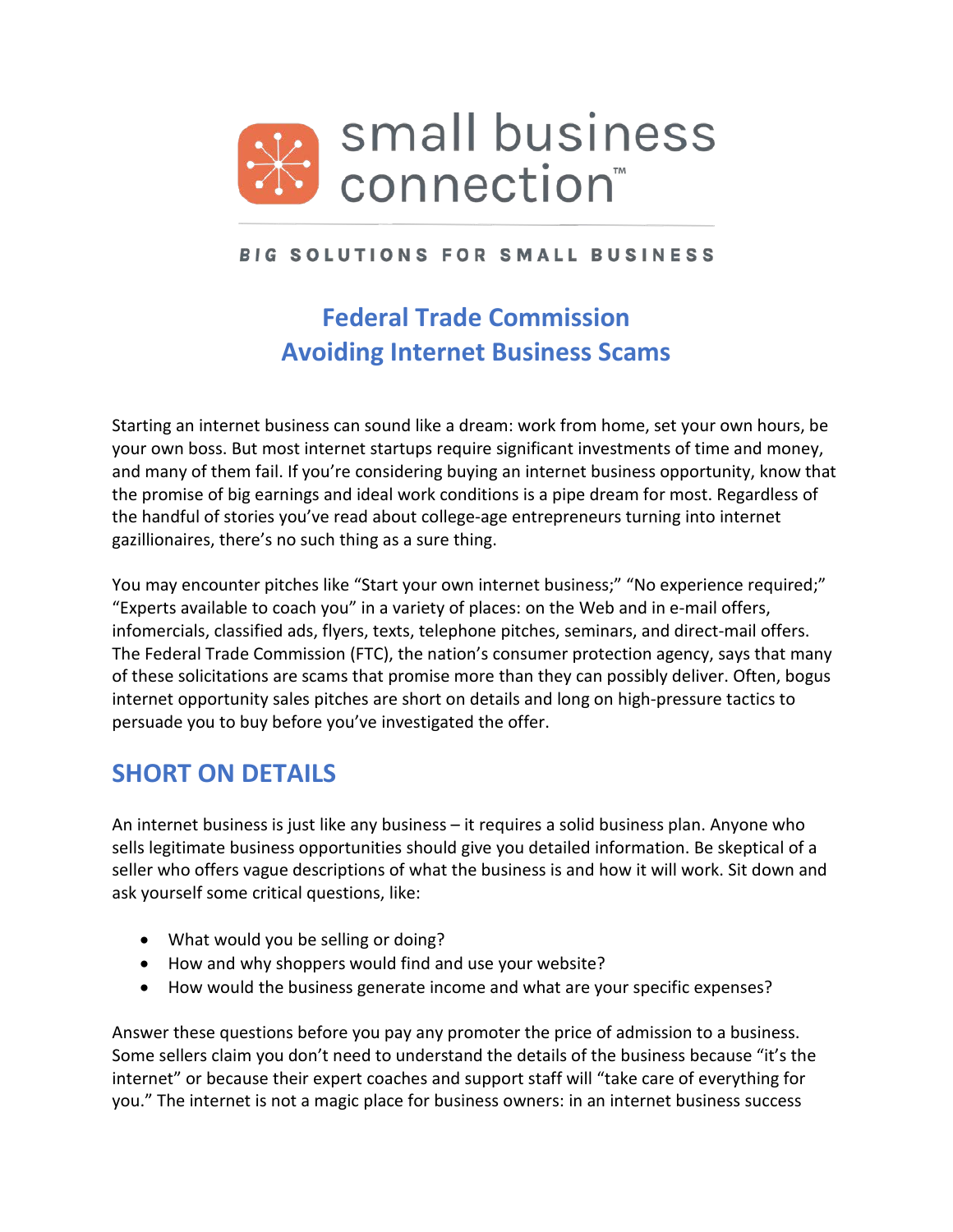requires the same solid planning and hard work as in any other venture. It's your business and your reputation; you can't afford to be in the dark about key details.

# **LONG ON PRESSURE**

Scammers try to create the impression that if you don't buy immediately, you're going to miss out on a valuable opportunity. They emphasize the need to act fast, and may suggest that other buyers are ready to take your place if you hesitate or ask questions. They want to persuade you to give up your credit card or bank account information before you've had time to research their claims or other people's experiences with the company. The scammers know that if you do even a little research, you're likely to find reports of rip-offs. In fact, a quick internet search often is enough to reveal alarming complaints. Legitimate business opportunities don't need to use high-pressure sales tactics: if an offer is good today, it should be good tomorrow.

As part of their sales pitch, scammers often hype a "no risk" refund policy to encourage you to buy an opportunity before you've researched it. Here's a tip: don't rely on a refund policy or a money-back guarantee because you have "nothing to lose." No matter the guarantee, scammers will make it virtually impossible for you to get your money back.

# **BEFORE YOU BUY ANY BUSINESS OPPORTUNITY:**

- Consider the promotion carefully. If it claims buyers can earn a certain income, the promoter also must give the number and percentage of previous purchasers who earned that much. If the promotion makes an earnings claim - but the additional information isn't there - the business opportunity seller may well be violating the law.
- Study any disclosure documents. Under the Business Opportunity Rule, which is enforced by the FTC, many business opportunity promoters are required to provide a document to potential purchasers that includes information about cancellation and refund policies, whether the seller has faced any lawsuits from purchasers or other legal actions alleging fraud, and contact information for references who have bought the opportunity.
- Interview previous buyers in person. This helps reduce the chance of being misled by phony references.
- Do a few internet searches by entering the company name, or the name of the company's CEO or president, and words like "complaints" or "scam." Contact the state attorney general's office, local consumer protection agency, and Better Business Bureau, both where the business opportunity promoter is based and where you live, to see if complaints are on file. While a complaint record may indicate questionable business practices, a lack of complaints doesn't necessarily mean the company – or the opportunity – is legitimate. Unscrupulous dealers often change names and locations to hide a history of complaints.